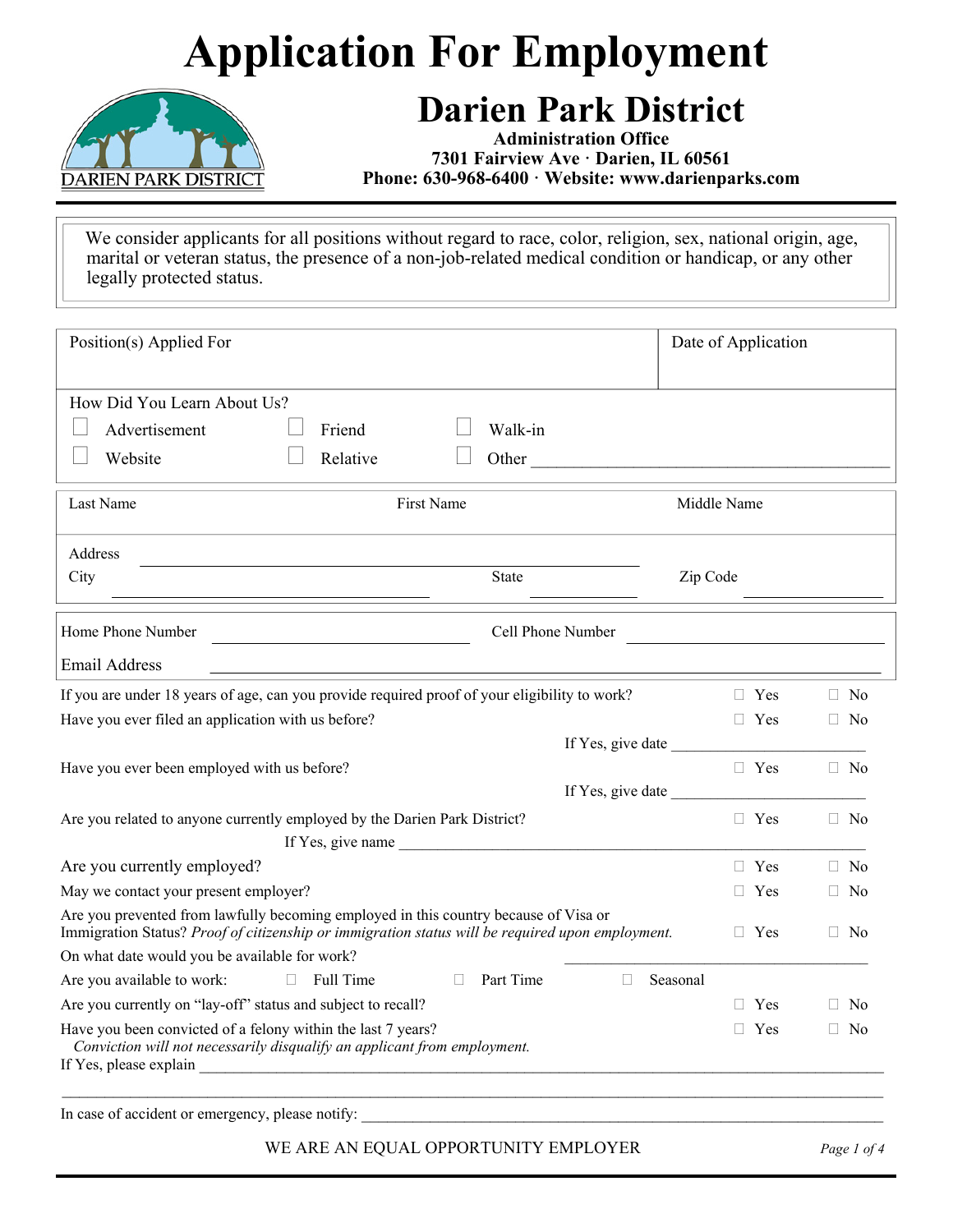### **Education**

|                                                                                                            | <b>Elementary School</b> |   |   |        | High School |   |    | Undergraduate<br>College / University |    |              | College / Professional |   |                |              |                |   |   |
|------------------------------------------------------------------------------------------------------------|--------------------------|---|---|--------|-------------|---|----|---------------------------------------|----|--------------|------------------------|---|----------------|--------------|----------------|---|---|
| School Name and<br>Location                                                                                |                          |   |   |        |             |   |    |                                       |    |              |                        |   |                |              |                |   |   |
| Years Completed                                                                                            | 4                        | 5 | 6 | $\tau$ | 8           | 9 | 10 | 11                                    | 12 | $\mathbf{1}$ | $\overline{2}$         | 3 | $\overline{4}$ | $\mathbf{1}$ | $\overline{2}$ | 3 | 4 |
| Diploma / Degree                                                                                           |                          |   |   |        |             |   |    |                                       |    |              |                        |   |                |              |                |   |   |
| Describe Course of<br>Study                                                                                |                          |   |   |        |             |   |    |                                       |    |              |                        |   |                |              |                |   |   |
| Describe any<br>specialized training,<br>apprenticeship, skills<br>and extra-curricular<br>activities      |                          |   |   |        |             |   |    |                                       |    |              |                        |   |                |              |                |   |   |
| Describe any honors<br>you have received                                                                   |                          |   |   |        |             |   |    |                                       |    |              |                        |   |                |              |                |   |   |
| State any additional<br>information you feel<br>may be helpful to us in<br>considering your<br>application |                          |   |   |        |             |   |    |                                       |    |              |                        |   |                |              |                |   |   |

List Professional, trade, business or civic activities and offices held. *You may exclude memberships which would reveal sex, race, national origin, age, ancestry, or handicap or other protected status:* 

 $\mathcal{L}_\text{max} = \frac{1}{2} \sum_{i=1}^n \mathcal{L}_\text{max} = \frac{1}{2} \sum_{i=1}^n \mathcal{L}_\text{max} = \frac{1}{2} \sum_{i=1}^n \mathcal{L}_\text{max} = \frac{1}{2} \sum_{i=1}^n \mathcal{L}_\text{max} = \frac{1}{2} \sum_{i=1}^n \mathcal{L}_\text{max} = \frac{1}{2} \sum_{i=1}^n \mathcal{L}_\text{max} = \frac{1}{2} \sum_{i=1}^n \mathcal{L}_\text{max} = \frac{1}{2} \sum_{i=$ 

#### **References**

| Give name, email address and telephone number of three references who are not related to you.<br>$\boxed{2.}$<br>$\overline{3}$ . |            |           |  |
|-----------------------------------------------------------------------------------------------------------------------------------|------------|-----------|--|
| Do you require any specialized accommodations to perform the tasks of the job you are applying for?                               | $\Box$ Yes | $\Box$ No |  |
| Are you physically or otherwise unable to perform the duties of the job for which you are applying?                               | $\Box$ Yes | $\Box$ No |  |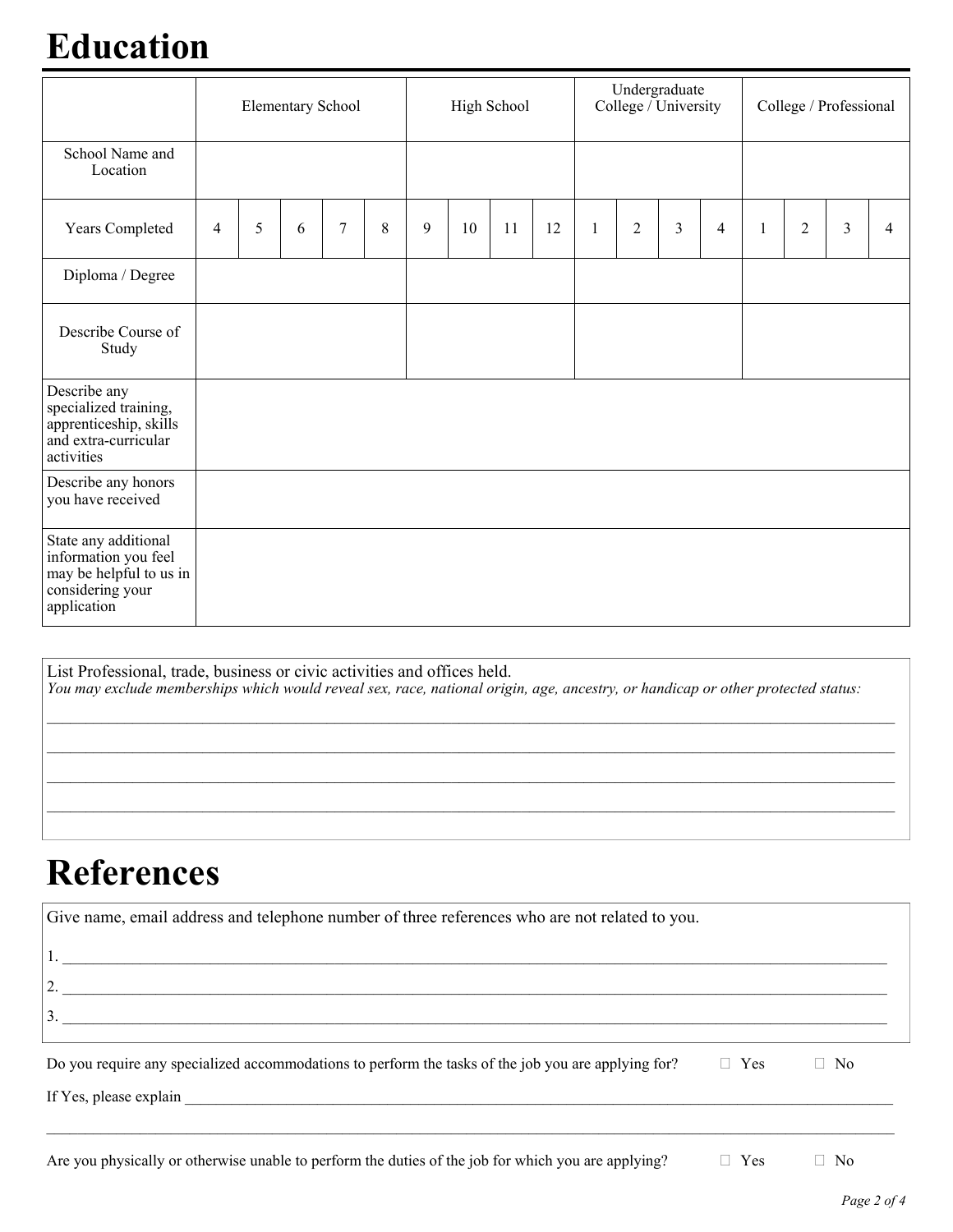## **Employment Experience**

Start with your present or last job. Include any job-related military service assignments and volunteer activities. You may exclude organizations which indicate race, color, religion, gender, national origin, handicap or other protected status.

| 1. | Employer           |            |      | Dates Employed | Work Performed |
|----|--------------------|------------|------|----------------|----------------|
|    | Address            |            | From |                |                |
|    | Telephone          |            | To   |                |                |
|    | Job Title          | Supervisor |      |                |                |
|    |                    |            |      |                |                |
|    | Reason for Leaving |            |      |                |                |
| 2. | Employer           |            |      | Dates Employed | Work Performed |
|    | Address            |            | From |                |                |
|    | Telephone          |            | To   |                |                |
|    | Job Title          | Supervisor |      |                |                |
|    | Reason for Leaving |            |      |                |                |
|    |                    |            |      |                |                |
| 3. | Employer           |            |      | Dates Employed | Work Performed |
|    | Address            |            | From |                |                |
|    | Telephone          |            | To   |                |                |
|    | Job Title          | Supervisor |      |                |                |
|    | Reason for Leaving |            |      |                |                |
| 4. | Employer           |            |      | Dates Employed | Work Performed |
|    | Address            |            | From |                |                |
|    | Telephone          |            | To   |                |                |
|    | Job Title          | Supervisor |      |                |                |
|    |                    |            |      |                |                |
|    | Reason for Leaving |            |      |                |                |

If you need additional space, please continue on a separate sheet of paper.

 $\_$  , and the state of the state of the state of the state of the state of the state of the state of the state of the state of the state of the state of the state of the state of the state of the state of the state of the  $\_$  , and the state of the state of the state of the state of the state of the state of the state of the state of the state of the state of the state of the state of the state of the state of the state of the state of the  $\_$  , and the state of the state of the state of the state of the state of the state of the state of the state of the state of the state of the state of the state of the state of the state of the state of the state of the  $\mathcal{L}_\text{max} = \frac{1}{2} \sum_{i=1}^n \mathcal{L}_\text{max} = \frac{1}{2} \sum_{i=1}^n \mathcal{L}_\text{max} = \frac{1}{2} \sum_{i=1}^n \mathcal{L}_\text{max} = \frac{1}{2} \sum_{i=1}^n \mathcal{L}_\text{max} = \frac{1}{2} \sum_{i=1}^n \mathcal{L}_\text{max} = \frac{1}{2} \sum_{i=1}^n \mathcal{L}_\text{max} = \frac{1}{2} \sum_{i=1}^n \mathcal{L}_\text{max} = \frac{1}{2} \sum_{i=$ 

#### **Special Skills and Qualifications**

Summarize special job-related skills and qualifications acquired from employment or other experience.